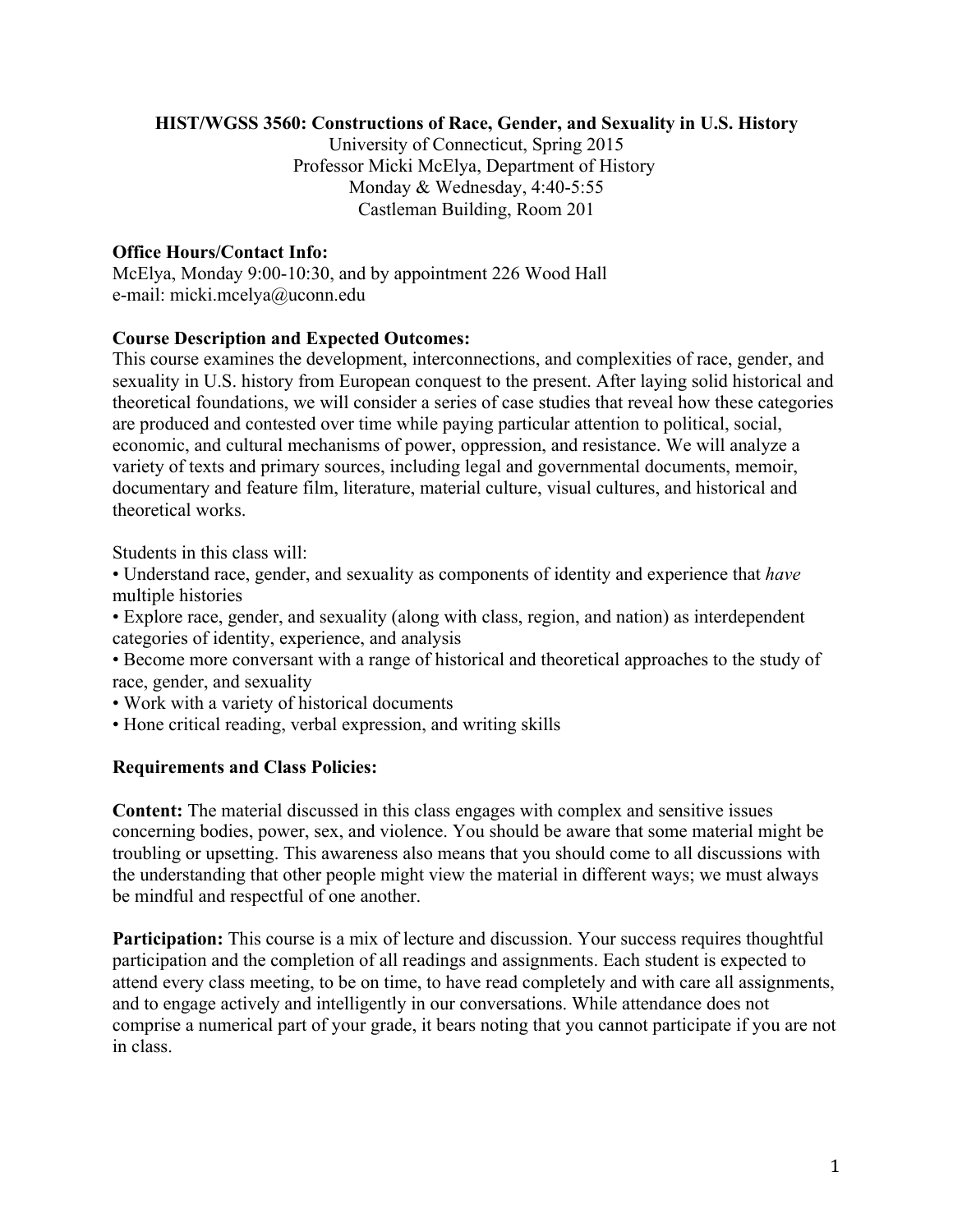#### **The assignments are:**

• This course has a good deal of **reading**, some of it complex and time consuming. You are expected to complete all of the readings for each day and be prepared to discuss them. Don't worry if something doesn't make sense—bring your questions and issues to the class for **discussion**—but make sure to always work your way through the readings.

• **Response papers** of no more and no fewer than two pages that engage the week's readings and link them to the larger themes of the course will be due most weeks in class. I will provide prompts for the first three responses, after that you will respond in a manner of your choosing. Barring extenuating circumstances, late responses will not be accepted after the due date, nor will I accept e-mailed responses. I expect response papers to reflect a thorough reading of the assignments and thoughtful consideration of ideas, problems, and/or issues they raise in the context of the course as a whole and our discussions. These will be graded on a scale of 1-10, with 10 being the highest possible grade. Over the course of the term, you can drop one response paper grade, meaning you can choose not to do one or I will drop your lowest grade. Please see the Response Paper Guidelines for more information on content expectations and grading.

• **Midterm and Final Examinations** on essay questions provided in advance.

#### **Grades will be calculated in the following manner:**

| Participation          | $=$ | 15% |
|------------------------|-----|-----|
| <b>Response Papers</b> | $=$ | 40% |
| Midterm                | $=$ | 20% |
| Final                  | $=$ | 25% |

**Accessibility:** To request accommodations for a disability you must first contact the Center for Students with Disabilities (CSD) CSD engages in an interactive process with each student and reviews requests for accommodations on an individualized, case-by-case basis. Depending on the nature and functional limitations of a student's documented disability, he/she may be eligible for academic accommodations. CSD collaborates with students and their faculty to coordinate approved accommodations and services for qualified students with disabilities. If you have a documented disability for which you wish to request academic accommodations and have not contacted the CSD, please do so as soon as possible. The CSD is located in Wilbur Cross, Room 204 and can be reached at (860) 486-2020 or at  $csd@uconn.edu$ . Detailed information regarding the process to request accommodations is available on the CSD website at www.csd.uconn.edu

**Academic Integrity and Misconduct:** I take academic honesty and integrity very seriously, and expect everyone in my classes to do so as well. Plagiarism, which includes the misrepresentation of another's ideas as your own as well as copying word-for-word from another source, will not be tolerated. Any case of misconduct will be handled in accordance with the guidelines established in *The Student Code* as they are outlined at: http://www.dosa.uconn.edu/student\_code\_appendixa.html.

**The Unplugged Classroom:** You *may not* use computers or cell phones during lecture or discussion—please leave them at home or in your bag. If a disability necessitates computer use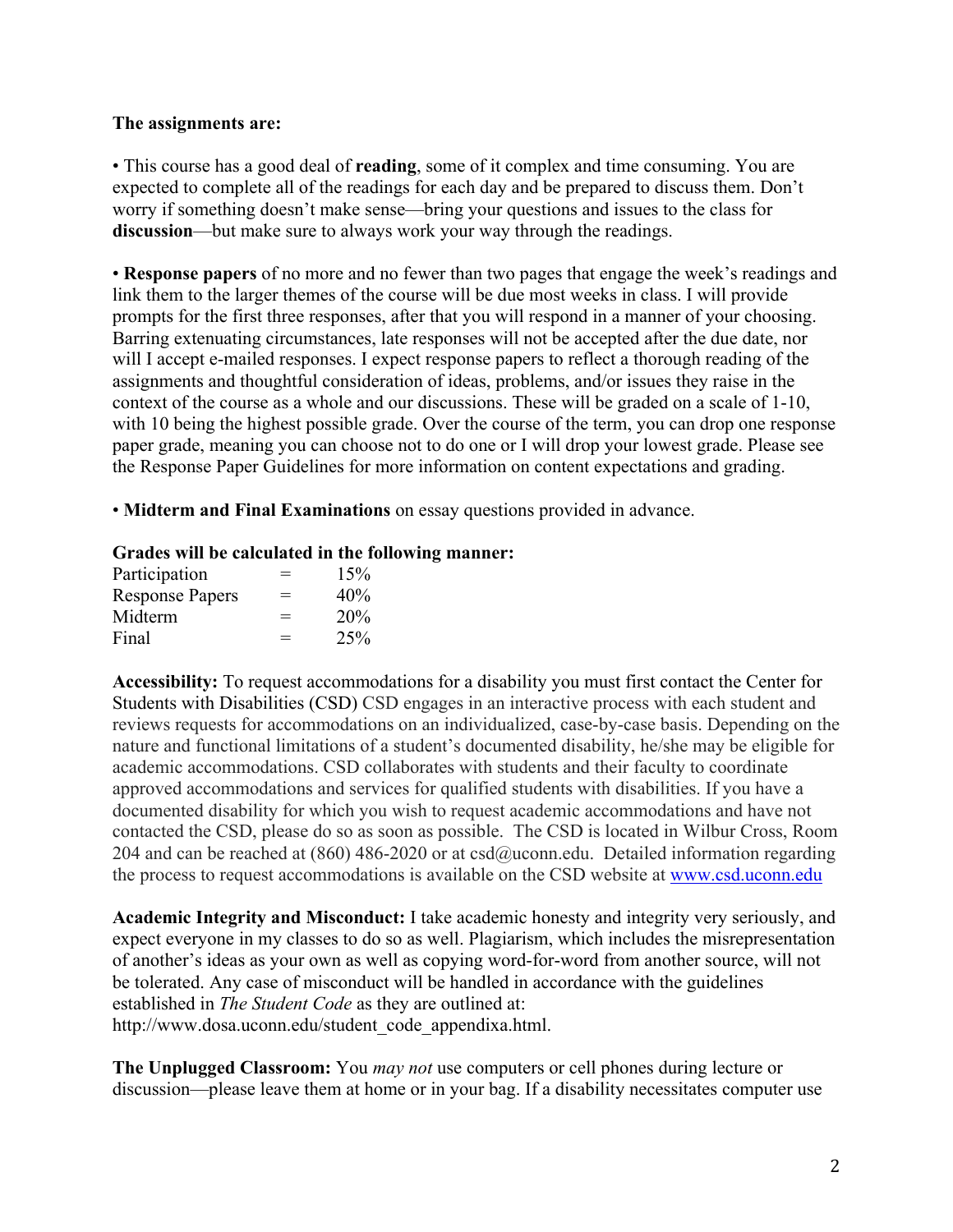for note taking, documentation from CSD must be provided and I may ask that you sit with other computer users.

**University Policy on Final Exams:** From the Dean of Students—"Finals week for Spring 2015 takes place from Monday, May 4th through Saturday, May 9th. Students are required to be available for their final and/or complete and assessment during the stated time. If you have a conflict with this time you must visit the Dean of Students Office to discuss the possibility of rescheduling your final. DOS is REQUIRING that students who have a conflict about which they have or should have had advanced notice (bunched finals, religious obligation, legal/medical appointments…) MUST seek permission to reschedule their assessment NO LATER THAN April 24<sup>th</sup>. Please note that vacations, previously purchased tickets or reservations, graduations, social events, misreading the finals schedule and over-sleeping are not viable excuses for missing a final. If you think that your situation warrants permission to reschedule, please contact the Dean of Students Office, Wilbur Cross Building, 2<sup>nd</sup> floor, room 203 to meet with a staff member."

### **Readings:**

The following books are required for the course. All are available for purchase at the Co-op and all but *Map of Ireland* are on reserve at Homer Babbidge Library.

- Nancy Cott, *Public Vows: A History of Marriage and the Nation* (Cambridge: Harvard University Press, 2002)
- Stephanie Grant, *Map of Ireland, A Novel* (New York: Scribner, 2009)

• Joanne Meyerowitz, *How Sex Changed: A History of Transsexuality in the United States*  (Cambridge: Harvard University Press, 2004)

• Anthony Swofford, *Jarhead: A Marine's Chronicle of the Gulf War and Other Battles* (New York: Scribner, 2003)

In addition, students are required to read a number of articles, chapters, and documents marked on the syllabus with a (**•**) that can be found on electronic reserve via HuskyCT. Full citations for these readings appear at the end of the syllabus.

## **SCHEDULE OF READINGS AND ASSIGNMENTS**

### **GETTING STARTED: HISTORICIZING & THEORIZING RACE, GENDER, AND SEXUALITY IN THE U.S.**

#### **Week One: Introductions W, 1/21** Introductions

#### **Week Two: Racial Formation, Sex, and Gender M, 1/26** • selections, Omi & Winant, *Racial Formation in the United States* (1994)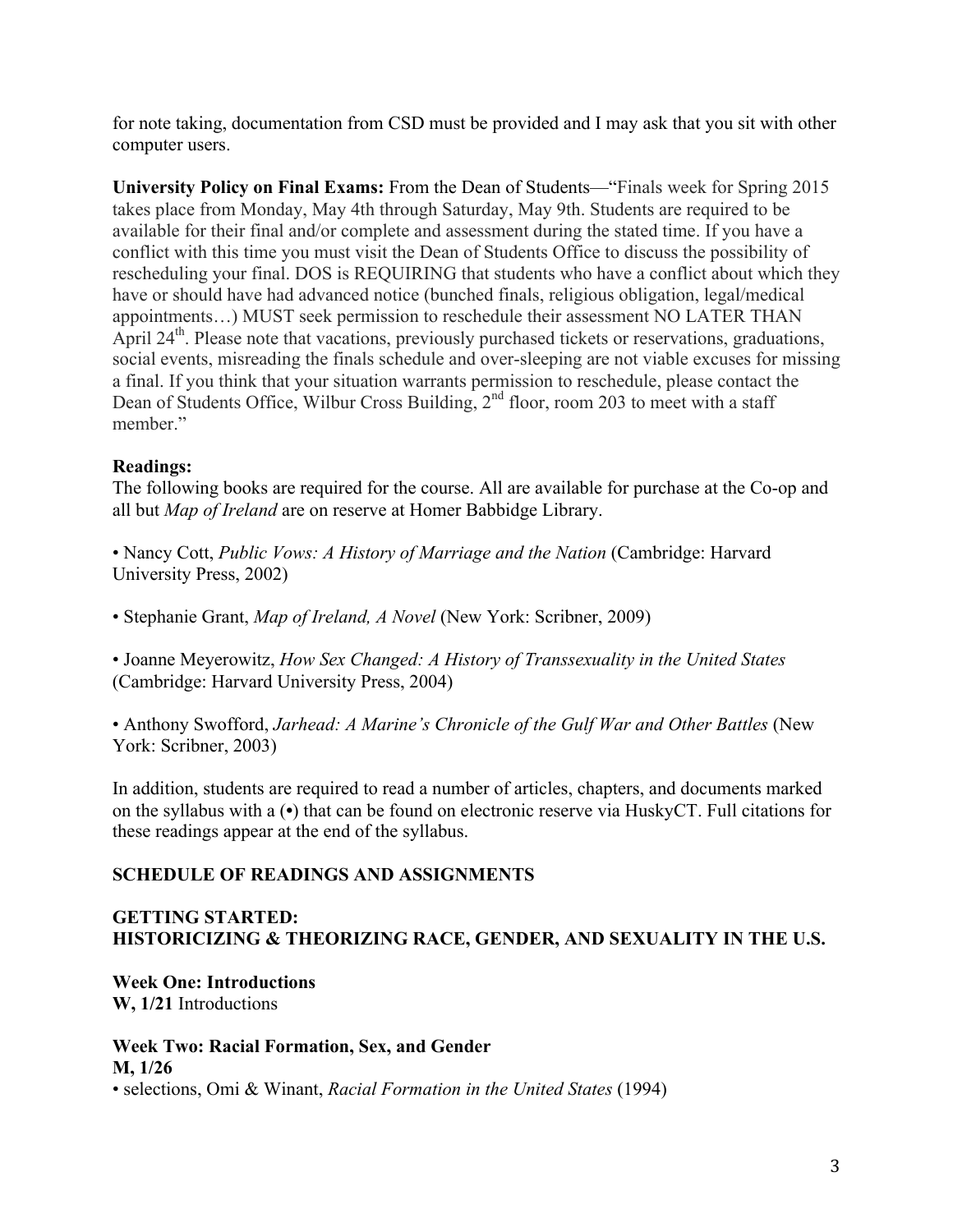• David Zirin, "Jeremy Lin: Taking the Weight," (2012)

## **W, 1/28**

- Judith Lorber, "The Social Construction of Gender," (1992)
- Michael Messner, "Ah, Ya Throw Like a Girl," (1992)
- Anne Fausto-Sterling, "The Five Sexes: Why Male and Female are Not Enough," (1993) and "Letters from Readers," (1993)
- Ariel Levy, "Either/Or: Sports, Sex, and the Case of Caster Semenya," (2009) *Response Paper #1 Due [prompt provided on Husky CT]*

### **Week Three: Sexuality and Bringing it all together M, 2/2**

• Anne Fausto-Sterling, "Thinking About Homosexuality," (2012)

• Judith Butler, "Imitation and Gender Insubordination," (1993)

# **W, 2/4**

• Evelyn Brooks Higginbotham, "African-American Women's History and the Metalanguage of Race," (1992)

• Evelyn Alsultany, "Los Intersticios: Recasting Moving Selves," (2002)

• Eli Clare, "Body Shame, Body Pride: Lessons from the Disability Rights Movement," (2013) *Response Paper #2 Due [prompt provided on Husky CT]*

# **Week Four**

**M, 2/9**

Joanne Meyerowitz, How Sex Changed: A History of Transsexuality in the United States (2004)—Intro through Chapter 5

**W, 2/11** Joanne Meyerowitz, *How Sex Changed*—finish *Response Paper #3 Due [prompt provided on Husky CT]*

# **CASE STUDY #1: CONTACT AND COLONIAL FANTASIES Week Five**

## **M, 2/16**

• Letter from John Rolfe to Sir Thomas Dale (1614)

• Selections from John Smith's *Generall Historie of Virginia* (1624)

• Robert S. Tilton, "Miscegenation and the Pocahontas Narrative in Colonial and Federalist America," (1994)

## **W, 2/18**

Screening: clips from *Disney's Pocahontas* (1995) and *The New World* (2005) *Response Paper #4 Due [No prompt, design your own]*

# **CASE STUDY #2: SLAVERY, SEGREGATION AND THE POLITICS OF MEMORY Week Six:**

### **M, 2/23**

• Thomas Jefferson, "Query XIV: Laws," from his *Notes on the State of Virginia* (1781-1787)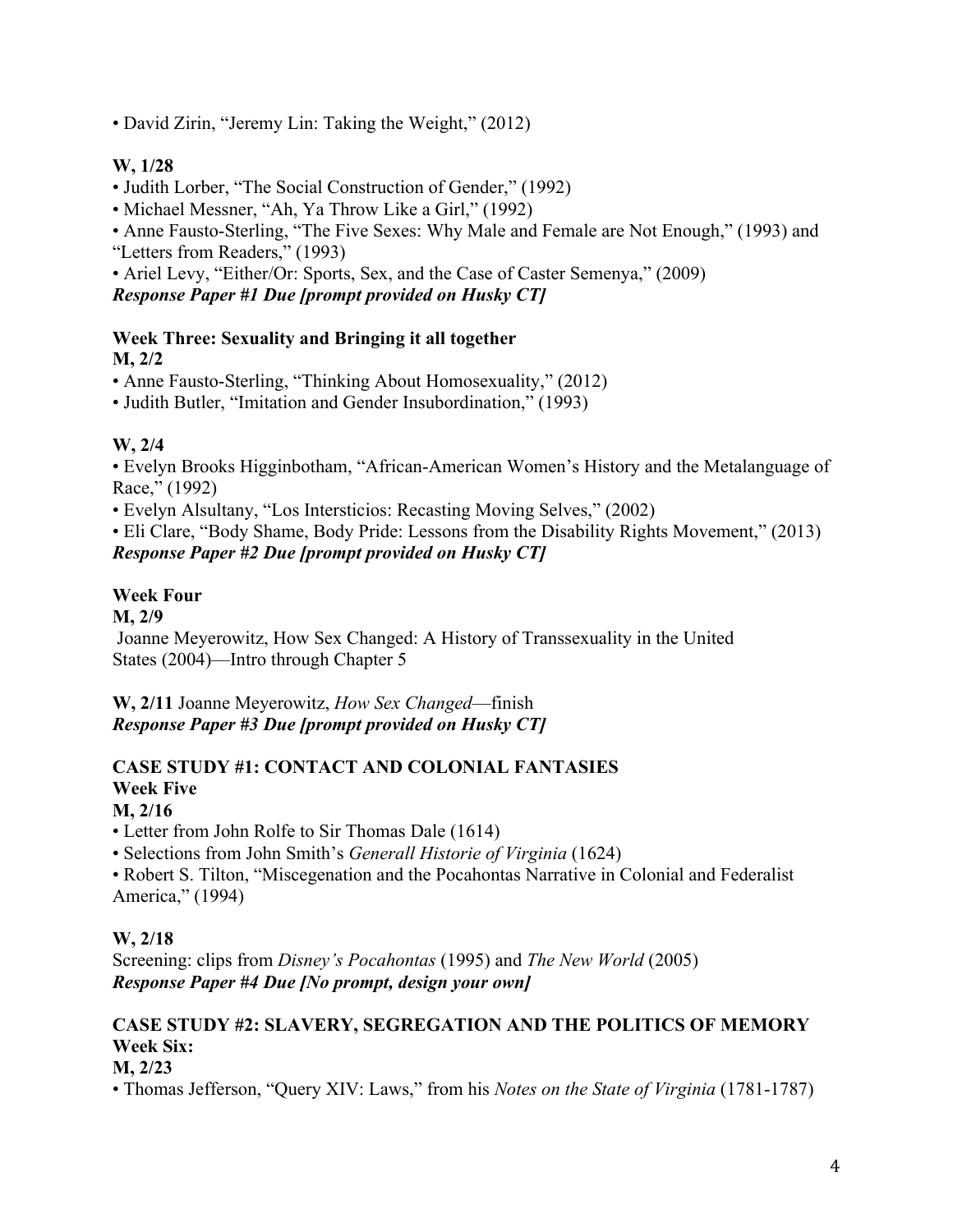• "The Memoirs of Madison Hemings," (1873)

## **W, 2/25**

• Annette Gordon-Reed, "Engaging Jefferson: Blacks and the Founding Father," (2000) • Andrew Burstein, "Jefferson's Rationalizations," (2000) *Response Paper # 5 Due*

### **Week Seven: M, 3/2 MIDTERM**

## **W, 3/4**

• Louis P. Masur, "Boston and Busing," (2008) • Meghan E. Irons, Shelley Murphy, and Jenna Russell, "History Rolled in on a Yellow School Bus," (2014) *No response paper due this week*

**Week Eight: M, 3/9** Stephanie Grant, *Map of Ireland, A Novel* (2009)—pages TBA **W, 3/11**  Stephanie Grant, *Map of Ireland, A Novel*—finish *Response Paper #6 Due*

**Week Nine: SPRING BREAK!**

## **Week Ten:**

**M, 3/23**

Screening: *Sex and Justice: Anita Hill vs. Clarence Thomas* (1993)

• Neil A. Lewis, "Law Professor Accuses Thomas of Sexual Harrassment in 1980s," *New York Times* (October 7, 1991); Andrew Rosenthal, "Bush Emphasizes He Backs Thomas In Spite of Uproar," *NYT* (October 10, 1991); R.W. Apple Jr., "On Thomas: More Questions, Not Fewer," *NYT* (October 12, 1991).

## **W, 3/25**

• Kimberlé Crenshaw, "Whose Story Is It, Anyway? Feminist and Antiracist Appropriations of Anita Hill," (1992)

• Patricia J. Williams, Letty Cottin Pogrebin, Kimberlé Crenshaw, Katha Pollit, and Jessica Valenti, "Twenty Years Later ... We Still Believe Anita Hill," (2011)

• Jeffrey Toobin, "Partners," (2011)

*Response Paper #7 Due*

#### **CASE STUDY #3: FOREIGN RELATIONS, EMPIRE, AND THE MILITARY Week Eleven: M, 3/30**

• Screening: *Corpus, A Home Movie for Selena* (1999)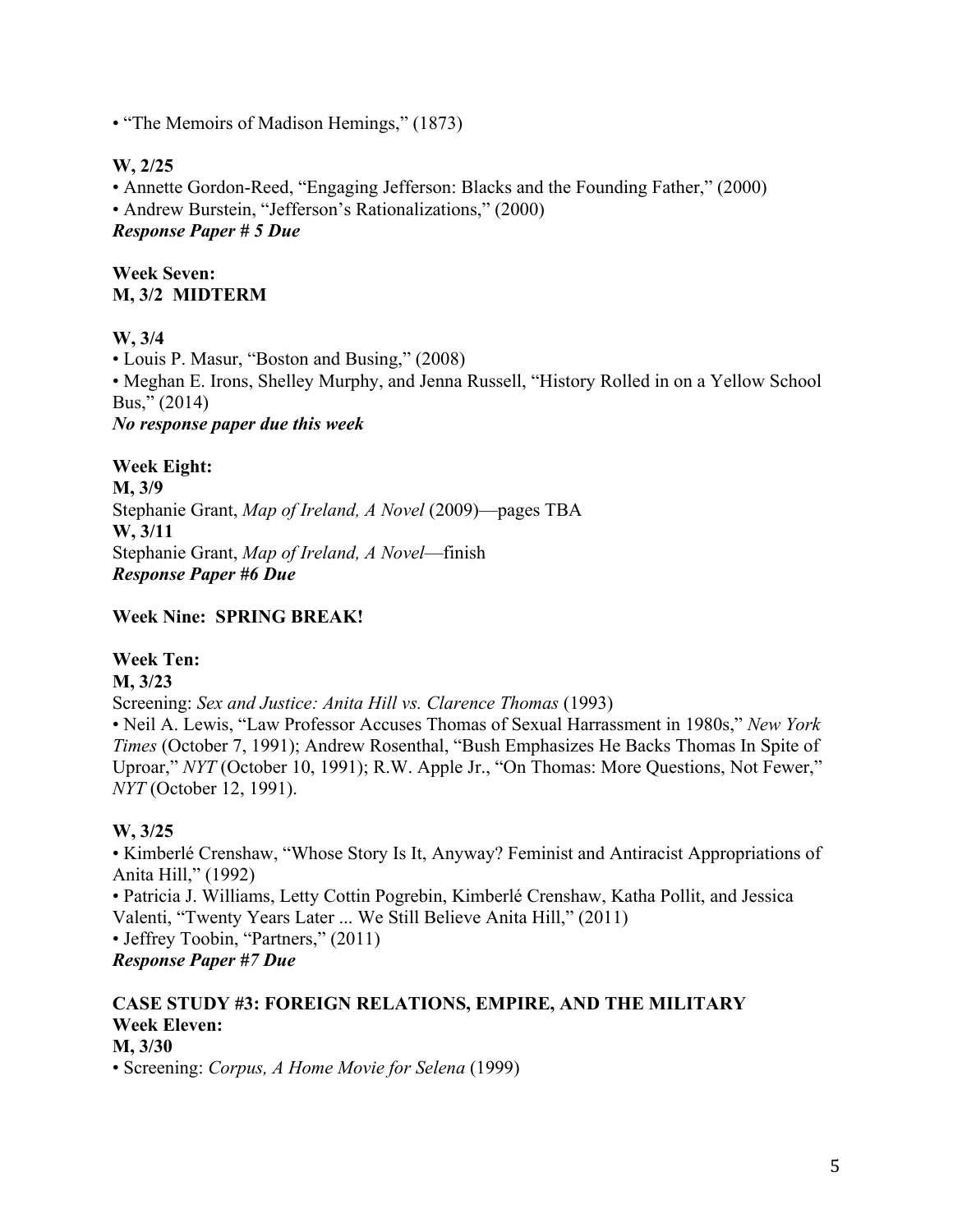#### **W, 4/1**

• José Limón, "The Other American South: Southern Culture and Greater Mexico," (1998) • Deborah Paredez, "Selenidad and Latinidad in the 1990s," (2009) *Response Paper #8 Due*

## **Week Twelve:**

## **M, 4/6**

• Lila Abu-Lughod, "Do Muslim Women Really Need Saving? Anthropological Reflections on Cultural Relativism and Its Others," (2002)

• Jasbir Puar and Amit Rai, "The Remaking of a Model Minority: Perverse Projectiles Under the Specter of (Counter)Terrorism," (2004)

## **W, 4/8**

• Sunaina Maira, "Belly Dancing: Arab-face, Orientalist Feminism, and U.S. Empire," (2008) *Response Paper #9 Due*

## **Week Thirteen:**

### **M, 4/13**

• Carol Burke, "Military Culture," (2004) Anthony Swofford, *Jarhead: A Marine's Chronicle of the Gulf War and Other Battles* (2003) pages TBA

### **W, 4/15**

Anthony Swofford, *Jarhead—*finish • Anthony Swofford, "Prologue" to *Hotels, Hospitals, and Jails: A Memoir* (2012) *Response Paper #10 Due*

### **CASE STUDY #4: MARRIAGE**

**Week Fourteen: M, 4/20** Nancy Cott, *Public Vows: A History of Marriage and the Nation* (2002)—Intro through Chapter 6

**W, 4/22** Nancy Cott, *Public Vows—*finish *Response Paper #11 Due*

# **Week Fifteen:**

#### **M, 4/27**

- George Chauncey, "The Present as History," (2005)
- Ariel Levy, "The Perfect Wife," (2013)
- *Film Clip*: "NAACP Endorses Gay Marriage: Interview with Julian Bond," (2008)
- Julian Bond Testimony before the New Jersey State Legislature, (2009)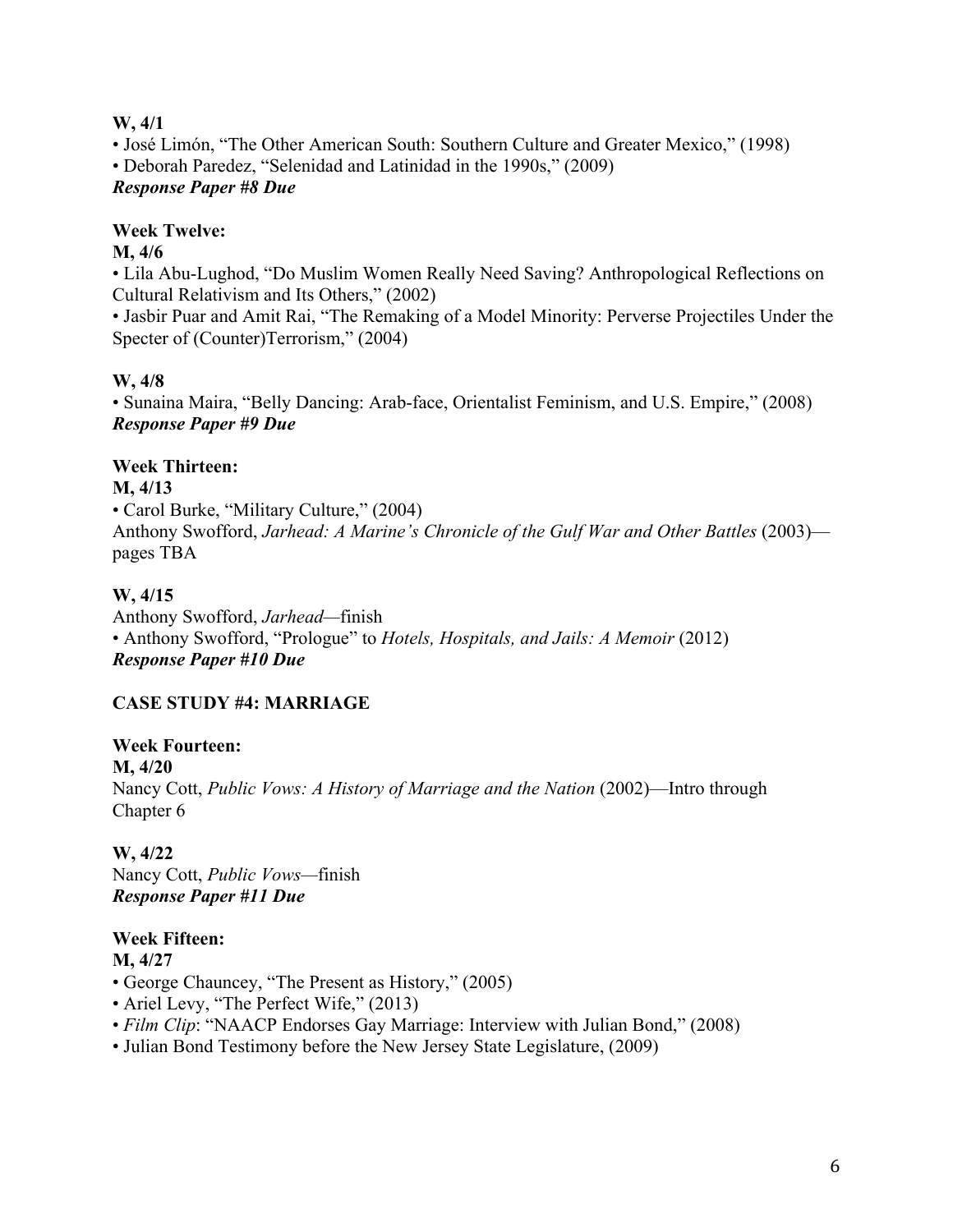#### **W, 4/29**

- Siobhan B. Somerville, "Queer *Loving*," (2005)
- Lisa Duggan, "Beyond Marriage: Democracy, Equality & Kinship for a New Century," (2012)
- Explore the webpage for *Against Equality* [http://www.againstequality.org]

#### **Final Exam (preliminary time): Tuesday, May 5, 3:30-4:45**

#### **Course Bibliography**

Lila Abu-Lughod, "Do Muslim Women Really Need Saving? Anthropological Reflections on Cultural Relativism and Its Others," *American Anthropologist* vol. 104, no. 3 (September 2002): 783-790.

Evelyn Alsultany, "Los Intersticios: Recasting Moving Selves," in Gloria Anzaldua and Analouise Keating, eds., *This Bridge We Call Home: Radical Visions for Transformation* (New York: Routledge, 2002): 106-110.

Carol Burke, *Camp All-American, Hanoi Jane, and the High-and-Tight: Gender, Folklore, and Changing Military Culture* (Boston: Beacon Press, 2004).

Andrew Burstein, "Jefferson's Rationalizations," *William and Mary Quarterly* vol. 57, no. 1 (Jan 2000): 183-197.

Judith Butler, "Imitation and Gender Insubordination," in Henry Abelove, et. al., ed., *The Lesbian and Gay Studies Reader* (New York: Routledge, 1993).

George Chauncey, *Why Marriage: The History Shaping Today's Debate Over Gay Equality* (New York: Basic Books, 2005).

Eli Clare, "Body Shame, Body Pride: Lessons from the Disability Rights Movement," in Susan Stryker and Aren Z. Aizura, eds., *The Transgender Studies Reader 2* (New York: Routledge, 2013).

Kimberlé Crenshaw, "Whose Story Is It, Anyway? Feminist and Antiracist Appropriations of Anita Hill," in Toni Morrison, ed., *Race-ing Justice, En-gendering Power: Essays on Anita Hill, Clarence Thomas, and the Construction of Social Reality* (New York: Pantheon, 1992).

Lisa Duggan, "Beyond Marriage: Democracy, Equality, and Kinship for a New Century," *The Scholar and Feminist Online* no. 10.1-10.2 (Fall 2011-Spring 2012).

Anne Fausto-Sterling, "The Five Sexes," *The Sciences* March/April 1993 and letters to the editor, July/August 1993.

Anne Fausto-Sterling, *Sex/Gender: Biology in a Social World* (New York: Routledge, 2012).

Annette Gordon-Reed, "Engaging Jefferson: Blacks and the Founding Father," *William and Mary Quarterly* vol. 57, no. 1 (Jan 2000): 171-182.

Evelyn Brooks Higginbotham, "African-American Women's History and the Metalanguage of Race," *Signs* 17:2 (Winter 1992): 251-274.

Meghan E. Irons, Shelley Murphy, and Jenna Russell, "History Rolled in on a Yellow School Bus," *Boston Globe* (September 7, 2014): A1.